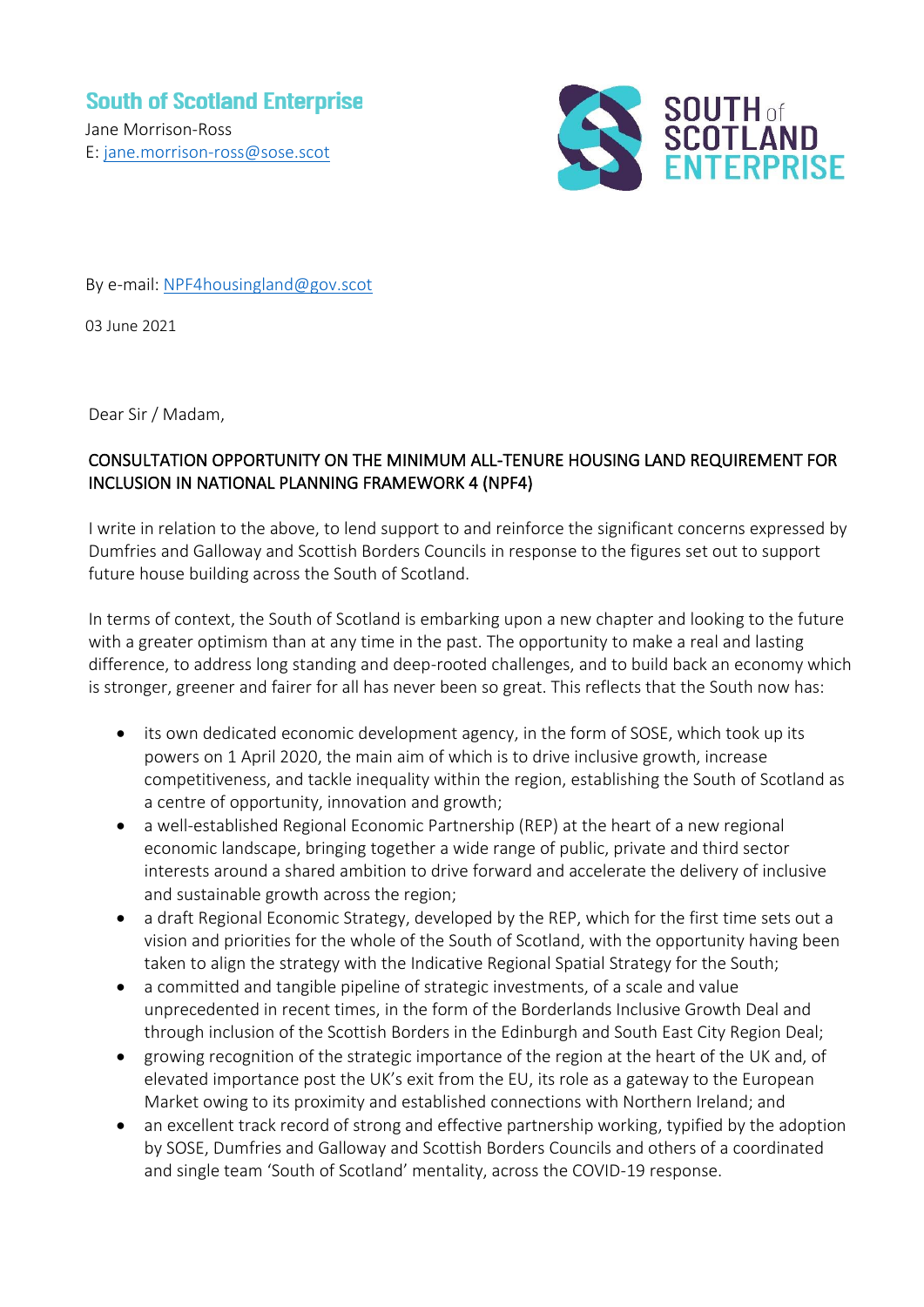Work on the Regional Economic Strategy, a draft of which is due to be considered and approved for consultation by the REP at their meeting on 08 June, has reaffirmed that the region's ageing and declining population remains amongst the biggest challenges the South of Scotland faces. Working age population in the South of Scotland, which is a large and predominately rural region, is projected to decline by 15% or 24,100 people by 2041<sup>1</sup> – a much more acute challenge than the projected 4% decline for Scotland as a whole and in stark contrast to the 8% projected increase for the United Kingdom.

In response, and aligned with one of the key objectives of the Borderlands Inclusive Growth Deal, the South of Scotland's RES identifies, under the key theme of Thriving and Distinct Communities, the need to increase the supply of housing and the pursuit of "ambitious" housebuilding as a key priority for the region. This is needed to support ambitions to attract more people to the region as well as supporting the retention of those already here, and specifically our young people.

The proposed figures for the South, being significantly less than existing targets within the region's Local Development Plans and past rates of actual completions (even across periods of recession), fall well short of the South of Scotland's strategic ambitions, for which firm plans and arrangements are already in place to drive forward.

The figures also appear to have no regard to future demand which in the South of Scotland is envisaged to increase – driven by future ways of working which the COVID-19 pandemic has accelerated, alongside a re-evaluation by many of their lifestyles and a greater desire for increased access to open space and the natural environment, which the South of Scotland has in abundance. Our region is already seeing strong and increased demand for homes as we exit COVID-19 restrictions, the consequence of which is marked increases in house prices.

Whilst noting the figures proposed are caveated as being a 'minimum', this does not create the certainty that is needed to drive investment decisions. To attract more developers to our region for example, drawing them down from the Central Belt and up from the north of England, we know that an appropriate critical mass of housing land will be needed. Similarly, the development of local supply chains, which will give rise to local jobs, and investment in the skills offer needed to support growth in the construction sector will also require clear market signals to instil confidence to invest.

The South of Scotland is extremely lucky to have a visionary and ambitious Registered Social Landlord sector who have a strong desire to grow. Ongoing work on a community wealth building pilot in the region has highlighted the significance of RSLs as anchor institutions to support increased wealth retention within the region, but reduced rates of new housing delivery will evidently act to constrain this opportunity.

In conclusion, the figures put forward for future housing delivery across Dumfries and Galloway and Scottish Borders fall well short of the South of Scotland's economic and social ambitions. As they stand, the figures threaten to constrain the South's economy, prejudice national as well as local ambitions to grow our population, and would frustrate efforts to create a balanced and fair housing market which affords all the opportunity to gain and sustain independence and grow and improve their prospects including in terms of health and wellbeing.

 $<sup>1</sup>$  Skills Development Scotland (2019). Regional Skills Investment Plan for the South of Scotland. Available online at</sup> <https://www.skillsdevelopmentscotland.co.uk/media/45740/south-of-scotland-sip.pdf>